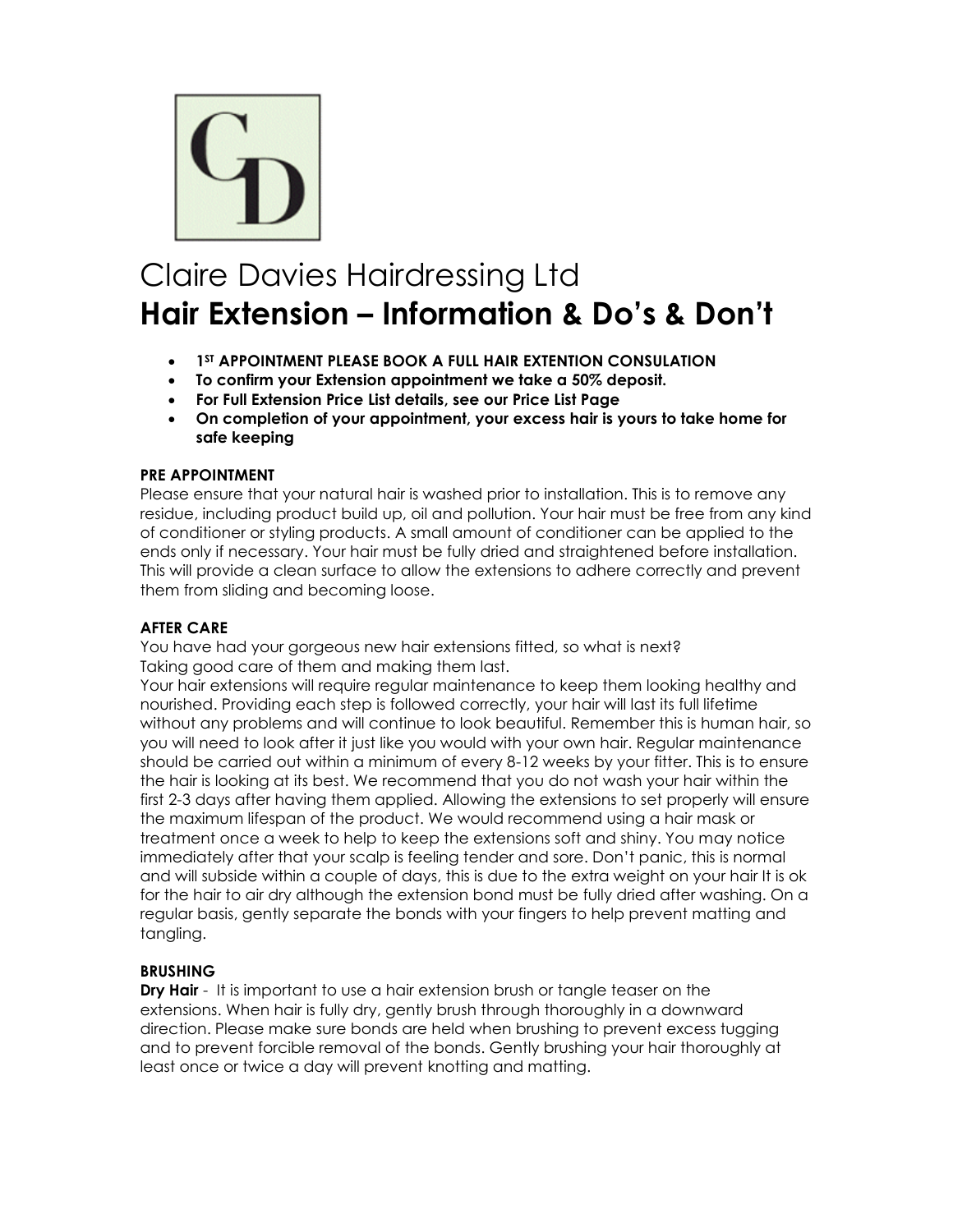**Wet Hair** - When your hair is wet it is at its most fragile state. Only use a wide-tooth comb lightly on the extensions to separate the strands. After you have towel-dried your hair, brush very gently in a downward direction, using a wide-tooth comb to remove any excess knotting.

#### **STYLING & BRUSHING**

Heat can be used on the extensions with the use of a good q=quality heat defense spray Hairsprays, serums and gels may be used on your hair extensions. Please make sure you avoid all bonded areas, as this may result in slippage.

#### **SLEEPING**

It is recommended that you tie your hair in a loose ponytail or plait before sleeping. This is to prevent unnecessary tangling. You should never go to bed with wet hair.

# **Extension Q&A**

## **Q How long will it take to add hair extensions to my hair?**

**A** This will depend on the results you are going for and therefore how many extensions it will take to achieve that particular look.

On average a thickening process could take 2-3 hours. This information regarding timings and costs will be discussed when you have your initial consultation.

#### **Q Will people be able to tell that I am wearing extensions?**

**A** Hair extensions can look totally natural with no one needing to know except you

#### **Q. How long does my hair have to be to have hair extensions?**

**A** At least 4-5 inches at the nape of neck to ensure a natural blend.

**Q How much will it cost to do my Extensions?**

**A** That will depend on the choices you make with the stylist at your consultation.

#### Please see our Price lists

#### **Q. Will my hair look natural?**

**A** All the hair extensions are colour matched to each individual clients hair colour & the results needs. Once the hair is fitted they will be blended for a natural effect. Great care will be taken to blend every clients hair so that no one will know you are wearing hair extensions.

#### **Q Will Extensions damage my hair?**

**A** This is a frequently asked question. When extensions are applied properly, there is virtually no reason why they would damage your hair. Hundreds of women have used extensions to grow their own hair to a desired length with no adverse effects. However, not all hair is suitable for extensions. The safety of clients hair is paramount & stylists take precautions to ascertain the suitability of your hair before commencing with the extensions. Everybody experiences normal hair shedding, please do not worry, this is also entirely natural. You will notice on your hairbrush, whether you wear extensions or not, we shed between 70 to 100 hairs a day so this will add up to around 3,000 hairs a month, so this rate of growth and renewal is entirely normal.

## **Q How long will my extensions last for?**

**A** This will depend on the origin of hair you choose. Again, this will depends on the aftercare & upkeep. If heat is used frequently on the hair, then this decreases the lifespan & integrity of the extensions.

**Q What appointments do I need to make, after I have had my hair extensions fitted?**

**A** It is advisable that your hair extensions are refitted every 8-12 weeks, due to the natural hair growth. This is removing them one by one and replacing back to the roots again using the same hair and maybe adding new every time leaving them feeling fresh again.